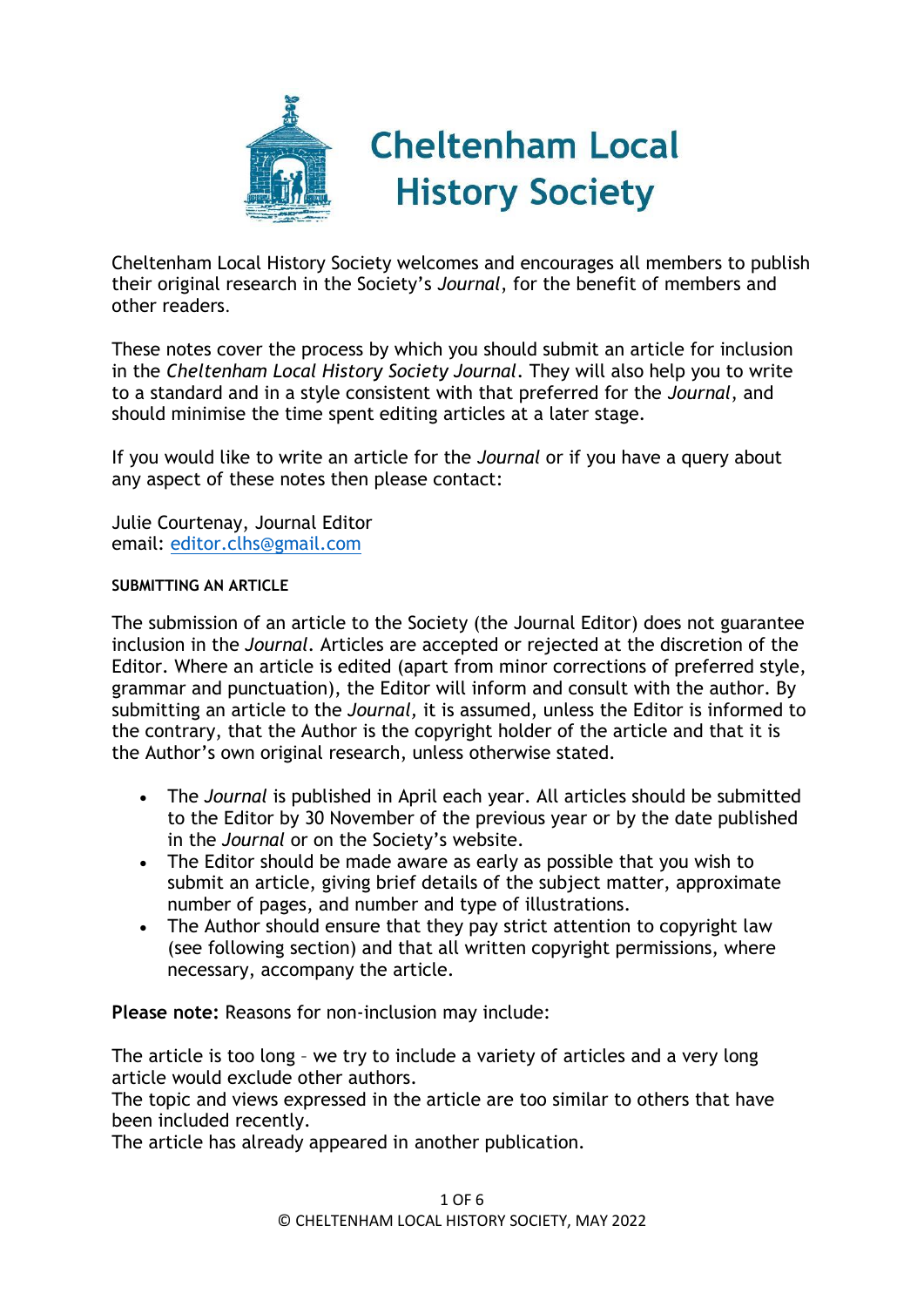#### **COPYRIGHT**

It is the responsibility of the Society to ensure that it complies with copyright law in all of its publications. Therefore, the Society must ensure that copyright permission has been given for all the elements of articles that are published in the *Journal* where the copyright is not with the Author.

In submitting an article for publication in the *Journal* of the Cheltenham Local History Society, the Author agrees that the Society has permission to publish the article in the *Journal* (whether in hardcopy or digital format) and online on the Society's website for public access and to further authorise use of the article by interested parties. The Author should supply written permission or adequate proof that the Author has permission for the use of material not owned by the Author for these purposes and can therefore indemnify the Society for any copyright infringement in this respect. In the event of a copyright challenge the Society needs to ensure it is legally compliant.

A majority of images, such as paintings, illustrations, postcards, maps, etc. and photos of these images, are likely to be in copyright as copyright lasts for 70 years from the death of the 'author' (which includes the artist, illustrator and photographer). Copyright in unpublished documents created before 1969 are in copyright until 31 December 2039. Unpublished documents created after 1 January 1969 are in copyright for 70 years after the work was produced. Photos of material may still be in copyright, even though the material itself is out of copyright. Please ensure these photos are cleared for use and the correct acknowledgement for the photo is given, as well as the source of the photo's subject.

Images downloaded from the internet are mostly in copyright and are not in the public domain just because they are publicly accessible. If you have used material held in archives, private collections or museums please ensure you have written permission for their use.

Current Ordnance Survey maps require a licence and the licence number has to be printed beside the image as a reference. They are very strict about their use. Collections of old photographs and photographic libraries and museums likewise require permission and may also need a specific acknowledgement.

Please ensure that you supply acknowledgements for all the images or graphics and where they should appear to the Editor. If you have been issued with a licence for their use please supply a copy for the Editor's records.

Some copyright owners may ask for a fee for reproduction. It is likely that this fee will be waived if the copyright owner is aware that the print copy of the *Journal* is a non-profit making publication for a registered charity and has a low print run of 350 and a territory largely restricted to the UK. At the present time, some copies of the *Journal* are publicly accessible on the internet, and all copies may be in the future. The distribution of the *Journal* is to members of the Society as part of their membership fee. The offer of a copy of the *Journal* in exchange for the use of material is often sufficient. The Editor does not have a budget for any fees or expenses incurred in the production of any article.

## **The Cheltenham Local History Society has a copyright consultant as one of its members. If further advice is needed, please ask the Editor.**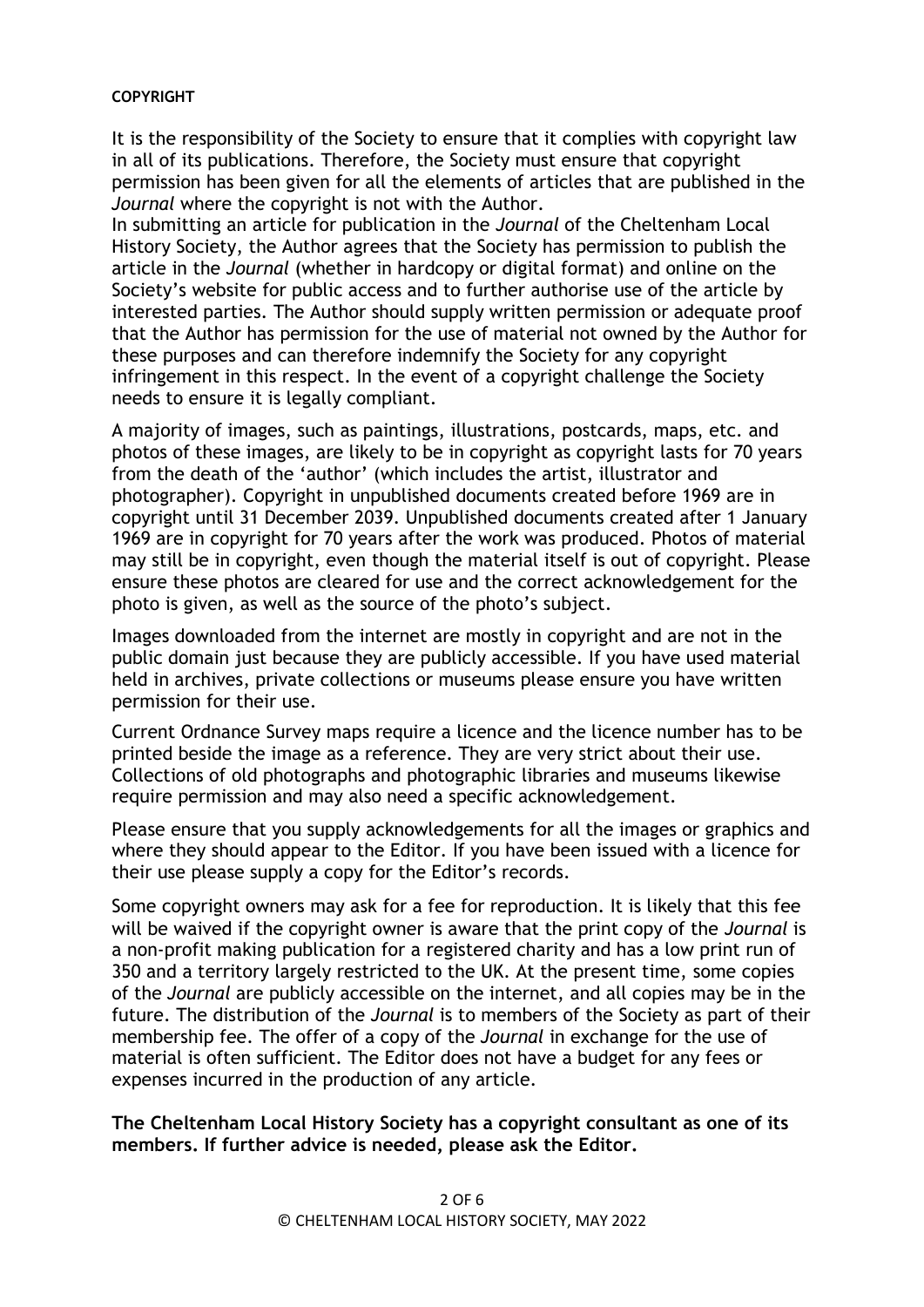## **ILLUSTRATING YOUR ARTICLE**

1. Please, submit illustrations **separately and of good quality, separate** from the text of your article so that the Editor can be free to size and position them in the text taking into account the overall presentation of the page.

2. If possible:

- a. copy each illustration using a scanner set to 300 dots per inch (dpi)
- b. save each image as a .jpg, .gif, .tif file with a meaningful name
- c. transfer each image as a separate file

3. If you are not able to send digital images, please talk to the Editor who will be happy to give advice on the best method for copying the illustrations you require.

4. Submit a separate caption/copyright file identifying:

- a. the source and/or copyright holder of each illustration
- b. the required acknowledgement and where it should be sited
- c. a short caption for each.

# **LENGTH OF ARTICLES**

In order that we can maximise the number of articles that can be included we recommend a limit of 4,000-6,000 words, although shorter articles of around 2,000 words are also acceptable.

# **STYLE GUIDE**

Here is a guide to the style preferred for the *Journal*. It is based on the style sheet produced by Phillimore, the publisher of local and family history.

# **Text**

- 1. Please ensure that all text is in 12 pt Trebuchet.
- 2. A full stop must always be followed by a **single space, not a double one.**
- 3. Avoid short lines comprising lists where possible, by using commas, semicolons and colons.

So please use:

Five sheep, six goats and seven cattle, rather than:

Five sheep Six goats Seven cattle.

4. Unless it is essential, do not use tabular form, run it on as part of text, with a heading in bold or italics if necessary.

# **Headings and sub-headings**

Please make these clear - headings should be in **12pt Trebuchet bold in UPPER CASE**. Sub-headings should be in **12pt Trebuchet bold in lower case**.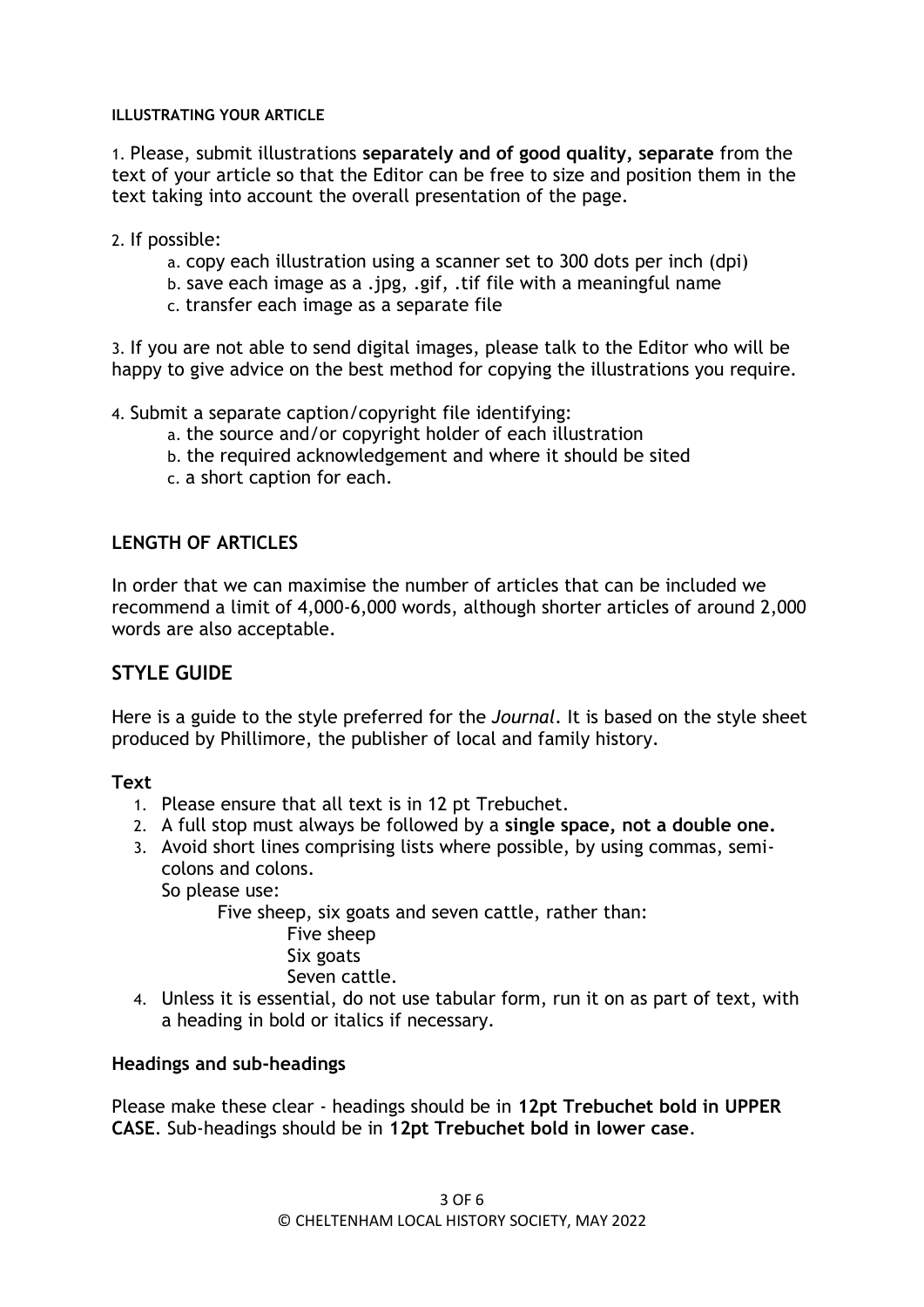# **Capital Letters**

Please use capital letters sparingly.

- 1. Capitals for proper names: 'John, Lord Bishop of Worcester'; 'the City of London'
- 2. Do not use capitals when you are not referring to a specific person or individual: 'bishops of Worcester'; 'the city lay shrouded in fog'
- 3. Churches and schools should not normally be capitalised unless part of a title. For example, the Anglican Church and St Mark's Church are capitalised, while 'the Leckhampton church' is not. Similarly 'St John's School' is capitalised where 'School' forms part of title, whereas 'every Cheltenham school' is not.
- 4. Acts (as in Acts of Parliament) should be capitalised.

## **Dates and numbers**

- 1. Use format '3 April 1783' for dates, with the month written in full.
- 2. 'first century' for the first to ninth centuries, but the form '17 $<sub>th</sub>$  century' for</sub> all centuries from the  $10<sub>th</sub>$  onwards.
- 3. '*c*.1720' for approximate dates, with *c*. in italics and no space between the full stop and first digit.
- 4. Numbers between one and nine in words; above that in figures, as 10, 11, 23, 364 etc. However, if a sentence begins or ends with a number then please use words, as in 'Twenty men defended the bridge.' Approximate figures should also be written in words, as in 'about fifty men'.
- 5. Kings and queens should be cited with Roman numerals, as in 'Queen Elizabeth I', not 'Queen Elizabeth the First'.
- 6. 'First World War' rather than 'World War One'.

# **Copying and pasting from a web page**

**Please do NOT copy and paste from a website.** Apart from probably infringing copyright laws, the pagination of a webpage is NOT compatible with the CLHS template and causes the Editor endless problems!

# **References**

Referencing one's work, carefully and consistently, is essential as it allows readers and other researchers to refer to the original sources. All quotes, from primary and secondary sources, should be referenced accurately and according to the format laid out below.

1. References should appear as **endnotes** at the end of the article, not as footnotes at the bottom of each page and should appear in 10 pt Trebuchet font. 2. Endnotes for each article should be numbered using the 'Reference' tab > 'Insert Endnote' from <sup>1</sup> (arabic not roman) and appear in the appropriate position in the

text *after* any punctuation. For example

Evidence suggests that the coins were of Anglo-Saxon origin.<sup>1</sup>

3. If you cannot produce end note numbers then place the number in square brackets. For example:

Evidence suggests that the coins were of Anglo-Saxon origin.[1]

4 OF 6

© CHELTENHAM LOCAL HISTORY SOCIETY, MAY 2022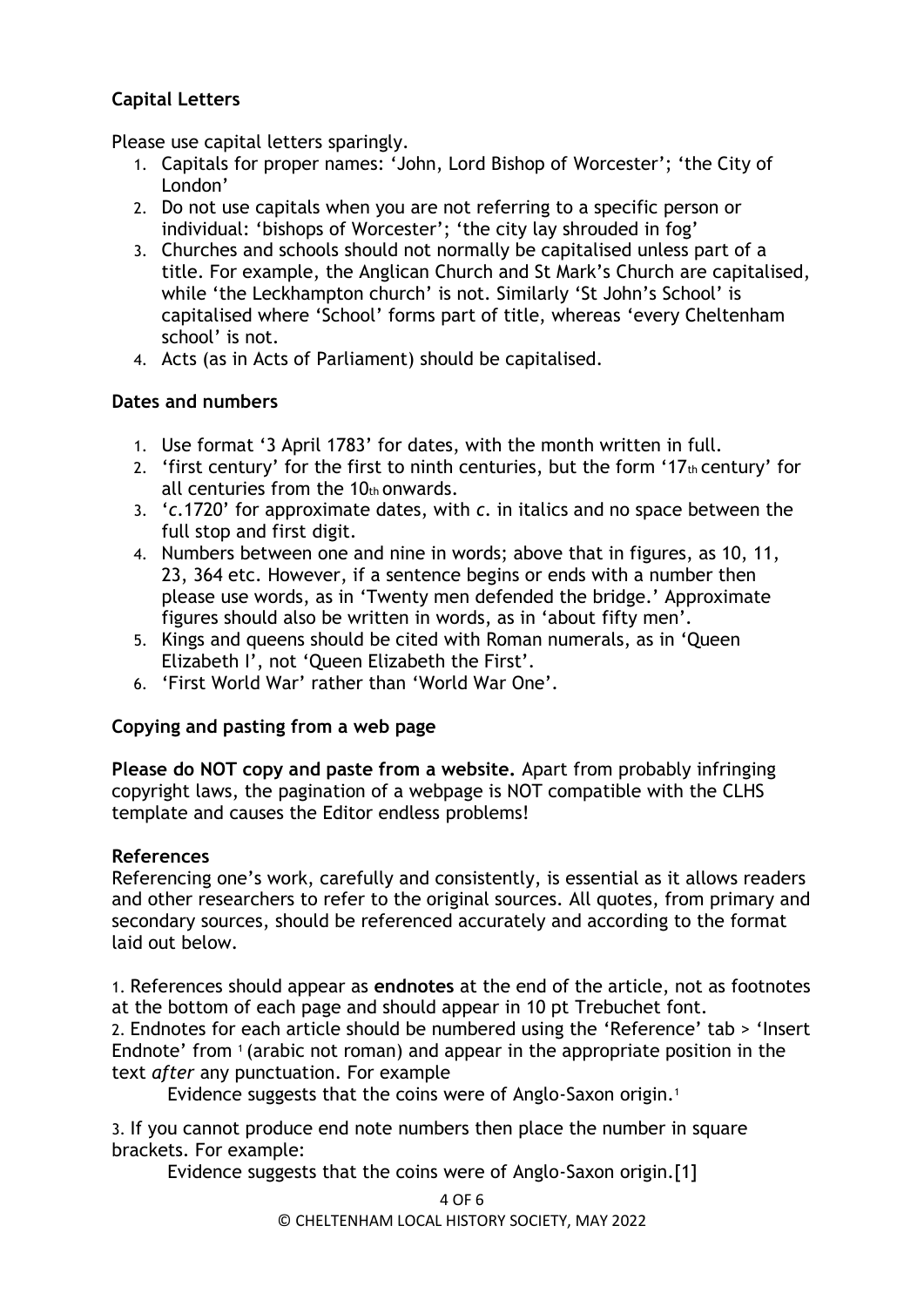# **Citation of books and articles**

These should appear in your endnotes and our preferred format is, as follows;

Books: Surname, forename or initials, *publication name, edition* (publisher, year), pages.

Hodsdon, James, *An Historical Gazetteer of Cheltenham* (BGAS, 1997), p.45 Sampson, A. and Blake, S., *A Cheltenham Companion*, 3rd Edn (Portico, 1997), pp.23-34

Articles: Surname, forename or initials, 'article name', *publication name,*  **publication reference** (publisher year), pages.

Greene, Betty, 'Cheltenham and the Lifeboats', *Cheltenham Local History Society Journal*, **13** (CLHS 1997), pp.21-2

Newspapers: *Gloucestershire Echo,* 12 June 2011, p.3 col. 2

If a bibliography or further reading is used, it should be ordered alphabetically using the above formats.

## **Abbreviations and contractions**

- 1. Make the meaning of any letter abbreviation clear when you use it for the first time. For example: *Gloucestershire Notes and Queries* (GNQ).
- 2. Abbreviations should be followed by a full stop, so 'Rev.' is the abbreviated form of Reverend.
- 3. Contractions words whose shortened versions end with the original letter do not need a full stop, e.g. Mr, Dr, Mrs, St (for Saint).
- 4. St. is the standard shortened version of Street.
- 5. Do not use full stops for measurements, e.g. 10ft 6in use ft for feet, in for inches, m for metres, cm for centimetres, and mm for millimetres.
- 6. Use full stops after personal initials. There should be no spaces between initials, but a single space between a block of initials and the surname, example Mr A.N. Other.

# **Foreign languages**

- 1. Put occasional words from a foreign language, such as Latin or Anglo-Saxon, in italics. For example: '*mansio'*'.
- 2. If you are using a term frequently put it in single quotes 'wergild' the first time you use it, and thereafter as normal.
- 3. If your manuscript contains many passages in, say, French, these can appear as normal text.

# **Quotation marks**

- 1. Short quotations can be part of your text, example:
	- He referred to the fact that 'some goods were always common in market towns of the 15th century'.